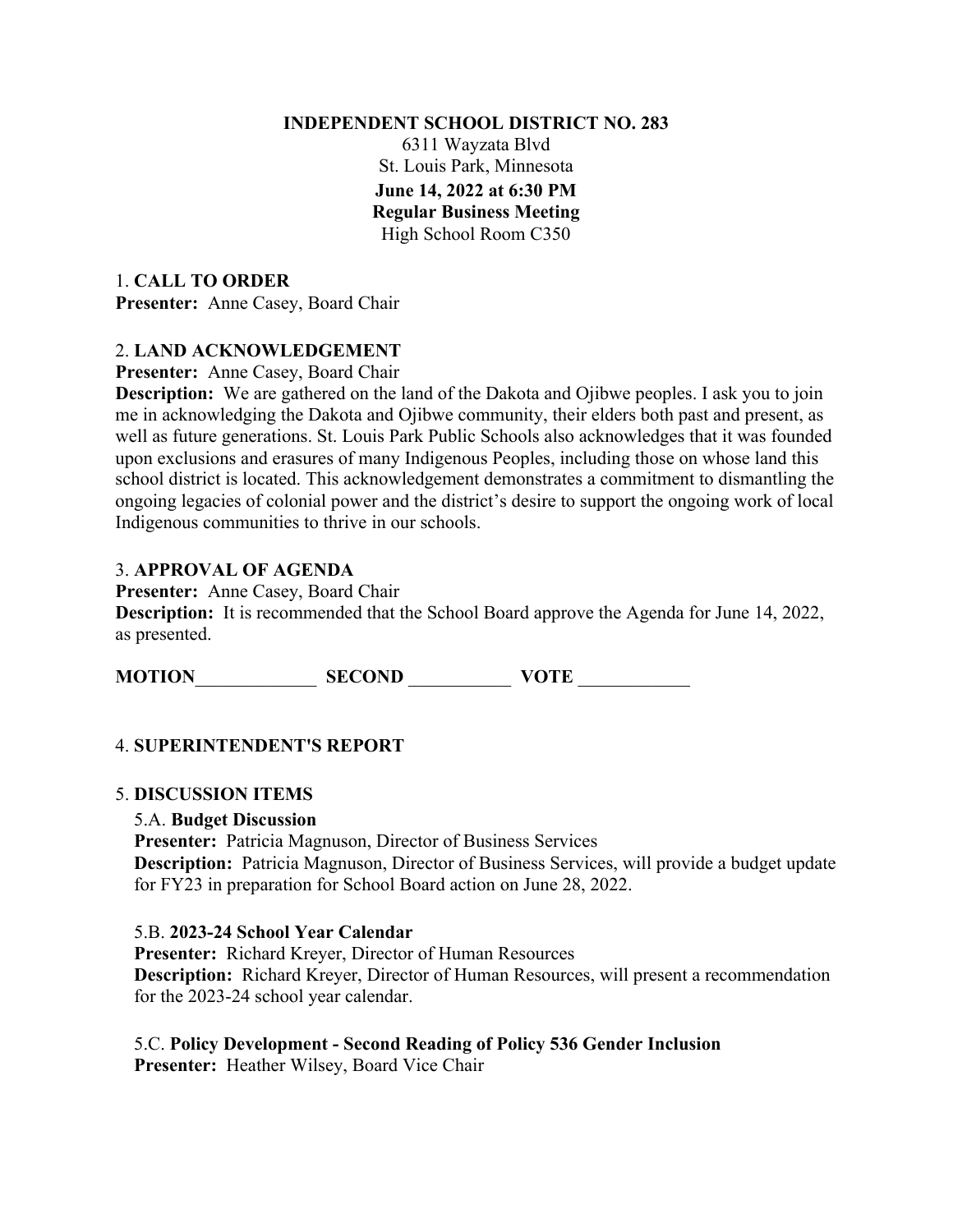**Description:** The School Board will review Policy 536 Gender Inclusion as a second reading.

#### 6. **ACTION AGENDA**

#### 6.A. **Approval of Second Reading of Gender Inclusion Policy**

**Presenter:** Anne Casey, Board Chair

**Description:** It is recommended that the School Board approve the second reading of the district's Gender Inclusion policy and renumber the policy to be policy 104, as presented.

**MOTION** \_\_\_\_\_\_\_\_\_\_ **SECOND** \_\_\_\_\_\_\_\_\_\_\_\_ **VOTE** \_\_\_\_\_\_\_\_\_\_\_

### 6.B. **2023-24 School Year Calendar**

**Presenter:** Anne Casey, Board Chair

**Description:** It is recommended that the School Board approve the Draft 6 calendar option for the 2023-24 school year, as presented.

**MOTION** \_\_\_\_\_\_\_\_\_\_ **SECOND** \_\_\_\_\_\_\_\_\_\_\_\_ **VOTE** \_\_\_\_\_\_\_\_\_\_\_

### 6.C. **Minnesota State High School League Resolution**

**Presenter:** Anne Casey, Board Chair

**Description:** It is recommended that the School Board approve the Minnesota State High School League Resolution for the 2022-23 school year, as presented.

**MOTION** \_\_\_\_\_\_\_\_\_\_ **SECOND** \_\_\_\_\_\_\_\_\_\_\_\_ **VOTE** \_\_\_\_\_\_\_\_\_\_\_

### 6.D. **Memorandum of Understanding - Middle School Assistant Principal**

**Presenter:** Richard Kreyer, Director of Human Resources

**Description:** It is recommended that the School Board approve the Memorandum of Understanding for Cameron Muata as Middle School Assistant Principal for the 2022-23 school year, as presented.

**MOTION** \_\_\_\_\_\_\_\_\_\_ **SECOND** \_\_\_\_\_\_\_\_\_\_\_\_ **VOTE** \_\_\_\_\_\_\_\_\_\_\_

6.E. **Memorandum of Understanding - Interim Middle School Principal Presenter:** Richard Kreyer, Director of Human Resources **Description:** It is recommended that the School Board approve the Memorandum of Understanding for Jason Boll as Interim Middle School Principal for the 2022-23 school year, as presented.

**MOTION** \_\_\_\_\_\_\_\_\_\_ **SECOND** \_\_\_\_\_\_\_\_\_\_\_\_ **VOTE** \_\_\_\_\_\_\_\_\_\_\_

7. **COMMUNICATIONS AND TRANSMITTALS**